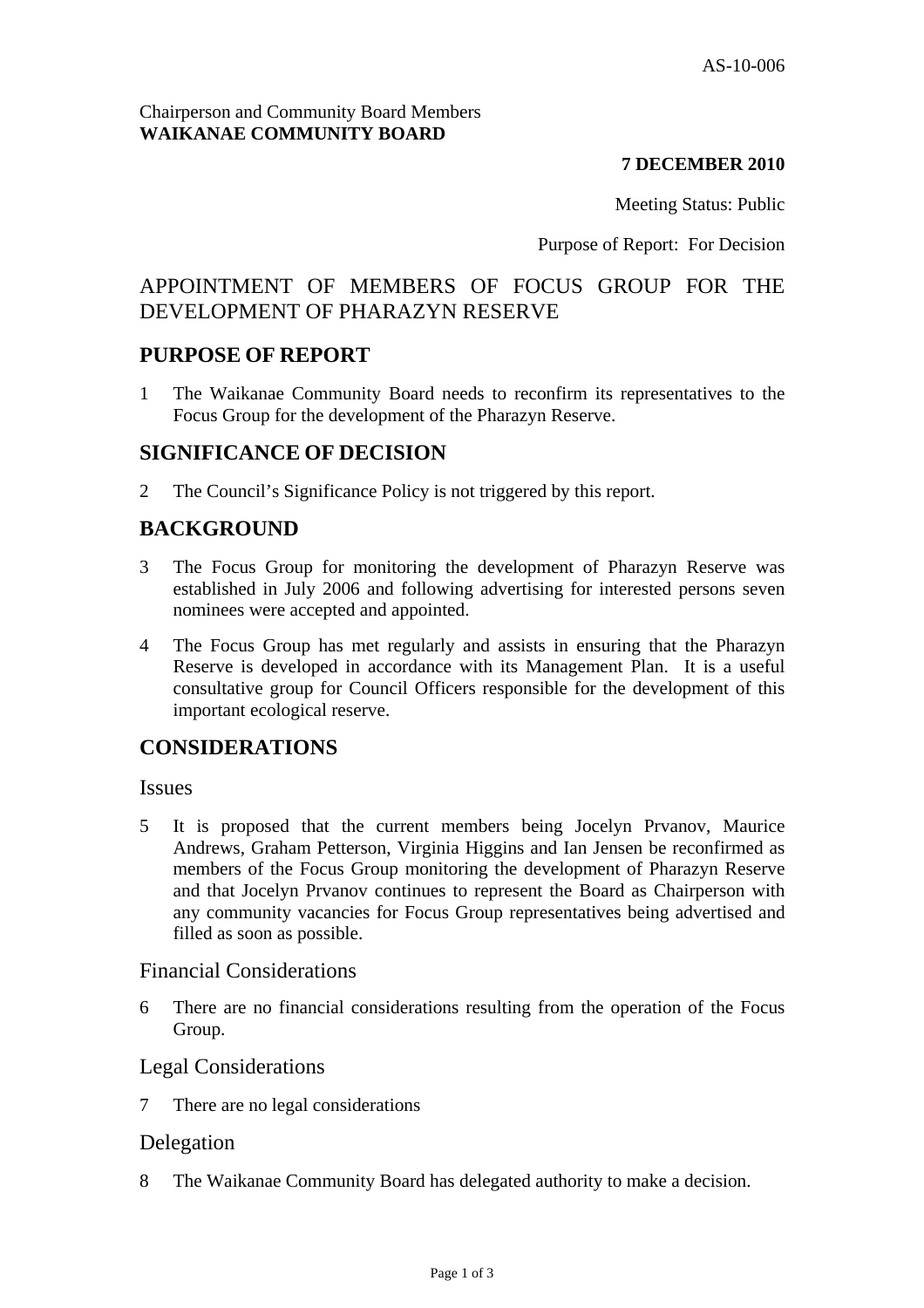#### Consultation Implications

9 There was consultation on the Pharazyn Reserve Management Plan which included the need to have a monitoring group for the reserve.

#### Publicity Considerations

10 There will be interest in the Pharazyn Focus Group particularly the current vacancies.

# **RECOMMENDATIONS**

- 11 That the Waikanae Community Board reconfirms the current members of the Pharazyn Reserve Focus Group.
- 12 That the Waikanae Community Board confirms the Chairperson of the Pharazyn Focus Group.
- 13 That the two local resident community representative vacancies be advertised and filled as soon as possible

**Report prepared by:** Approved for submission by:

**Lex Bartlett** Sean Mallon **Leisure and Open Space Assets Manager** 

**Acting Group Manager, Assets & Services** 

#### **Appendix 1: Pharazyn Reserve Focus Group Terms of Reference**